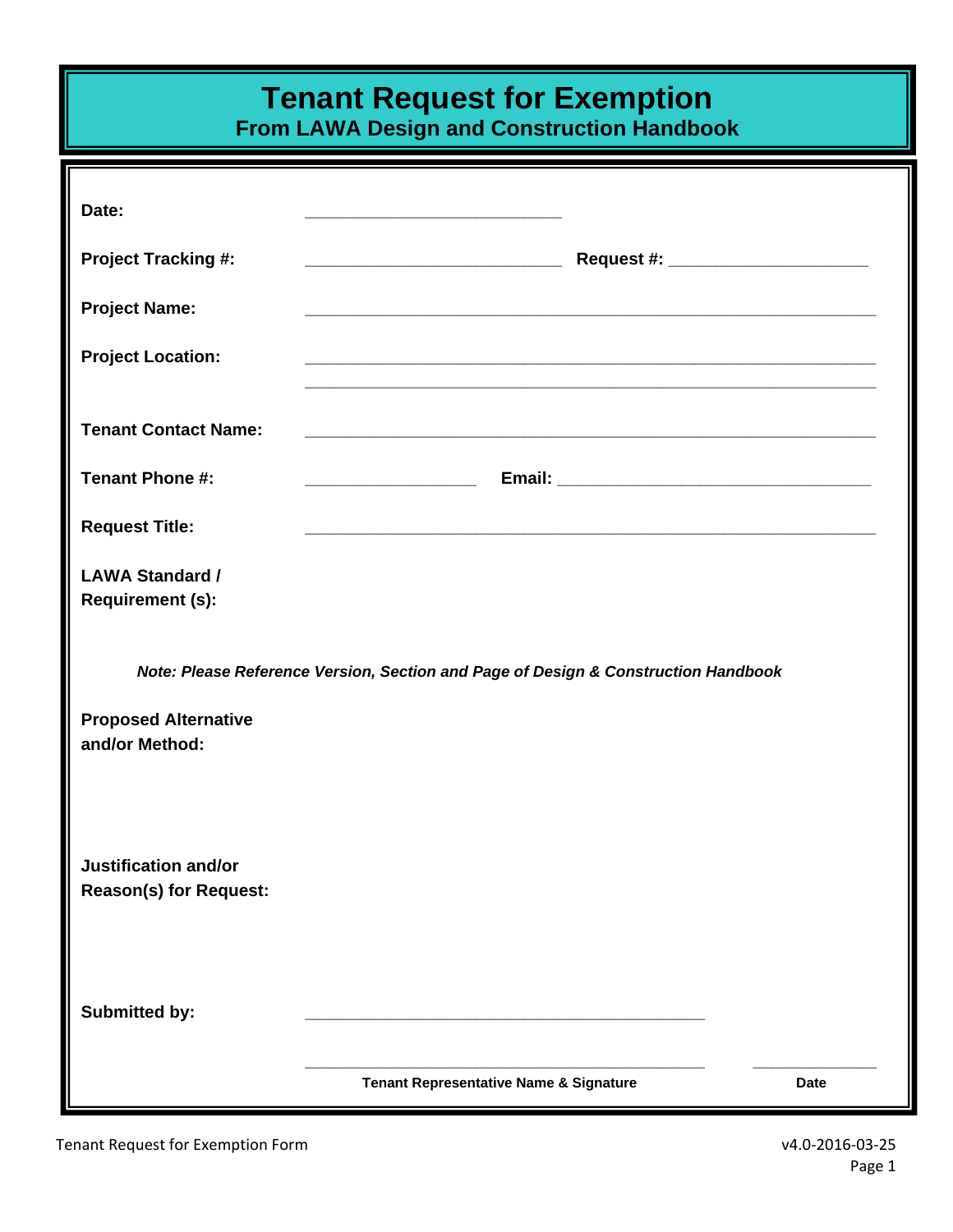## *Tenant Request for Exemption*

**From LAWA Design and Construction Handbook** 

| <b>Project Tracking #:</b> | Request #: ____ |
|----------------------------|-----------------|
| <b>Project Name:</b>       |                 |
| <b>Request Title:</b>      |                 |
|                            |                 |

**Additional Information:**